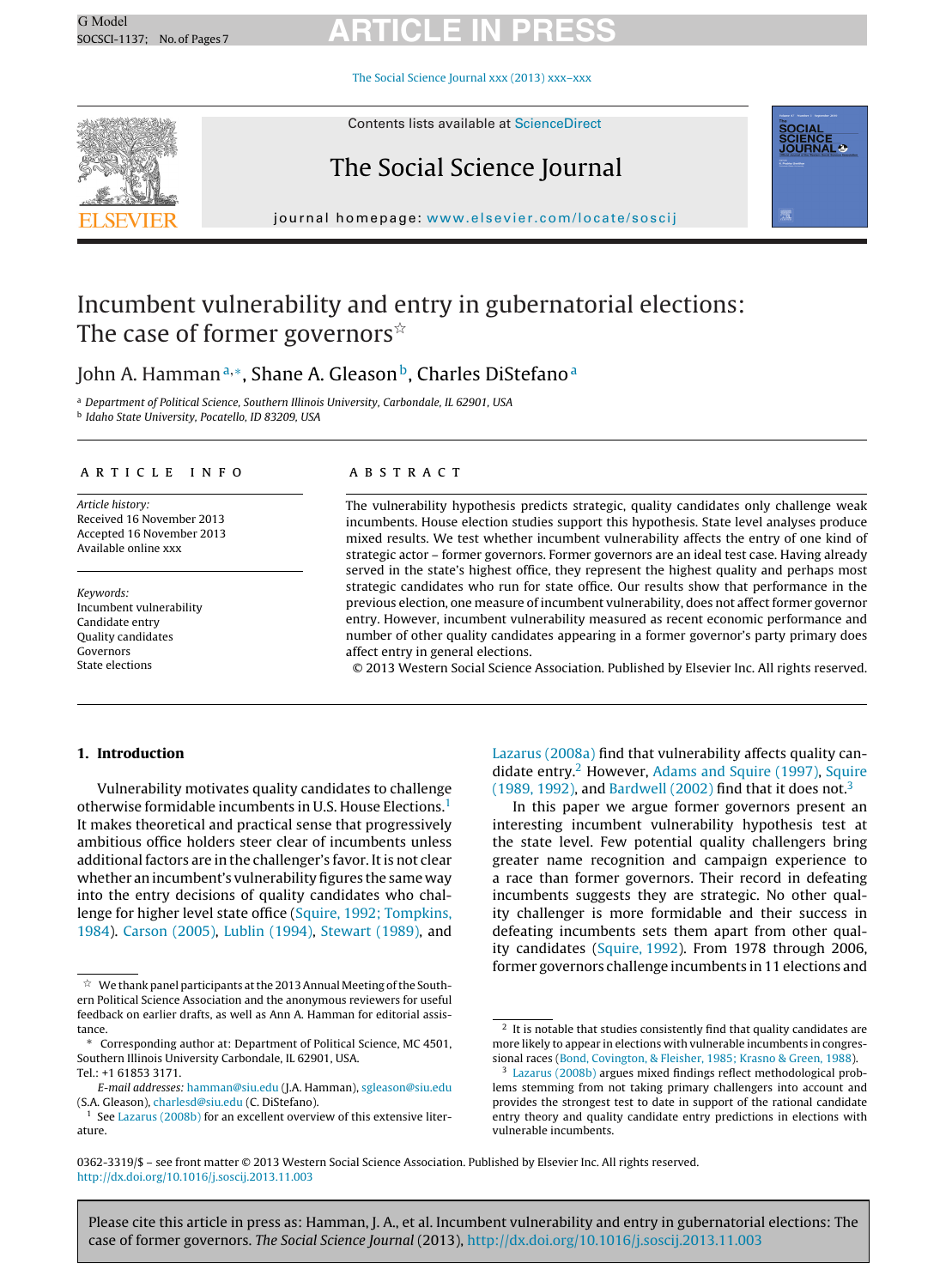win 5 times. Other quality candidates are successful in just 6 of 31 attempts ([Jensen](#page-6-0) [&](#page-6-0) [Beyle,](#page-6-0) [2003\).4](#page-6-0)

In the ensuing analysis, we draw on ambition and strategic candidate theory to set our hypotheses about how incumbent vulnerability impacts former governor entry in gubernatorial elections. We explain how we operationalize our measures and discuss our estimation techniques, analysis, and results. We conclude by contemplating the implications of our findings.

### **2. Background**

Ambition theory ([Jacobson](#page-6-0) [&](#page-6-0) [Kernell,](#page-6-0) [1981;](#page-6-0) [Rohde,](#page-6-0) [1979;](#page-6-0) [Schlesinger,](#page-6-0) [1966\)](#page-6-0) and the rational actor model of candidate entry ([Black,](#page-6-0) [1972\)](#page-6-0) posit high level quality candidates are strategic and minimize the risk of losing elected office by challenging for open seats where winning prospects are greatest. They challenge incumbents only if vulnerable [\(Berry](#page-6-0) [&](#page-6-0) [Canon,](#page-6-0) [1993;](#page-6-0) [Dowling](#page-6-0) [&](#page-6-0) [Lem,](#page-6-0) [2009;](#page-6-0) [Kang,](#page-6-0) [Niemi,](#page-6-0) [&](#page-6-0) [Powell,](#page-6-0) [2003;](#page-6-0) [Lazarus,](#page-6-0) [2008a\).](#page-6-0) We hypothesize the same is true for former governors who must also balance the potential benefits of serving another term in office with the risks that losing a bid for office entails. Several factors signal vulnerability. An incumbent losing support at the ballot box is one important cue. This can be measured by assessing an incumbent's vote share in the previous election [\(Bianco,](#page-6-0) [1984;](#page-6-0) [Krasno](#page-6-0) [&](#page-6-0) [Green,](#page-6-0) [1988;](#page-6-0) [Lazarus,](#page-6-0) [2008a;](#page-6-0) [Squire,](#page-6-0) [1992\).](#page-6-0) A narrow winning margin in the previous election signals an incumbent's vulnerability and motivates other quality candidates to consider entering the next election.

Deteriorating economic conditions also signal vulnerability. Negative economic perceptions worsen an incumbent's reelection prospects via falloffs in popularity [\(Cohen](#page-6-0) [&](#page-6-0) [King,](#page-6-0) [2004;](#page-6-0) [Hansen,](#page-6-0) [1999\)](#page-6-0) and retrospective voting [\(Svoboda,](#page-6-0) [1995\).](#page-6-0) Some studies question whether declin-ing economic performance increases vulnerability [\(Squire,](#page-6-0) [1992\)](#page-6-0) because governors have little direct control over economic factors such as unemployment. However, [Carsey](#page-6-0) [and](#page-6-0) [Wright](#page-6-0) [\(1998\)](#page-6-0) and [Niemi,](#page-6-0) [Bremer,](#page-6-0) [and](#page-6-0) [Heel](#page-6-0) [\(1999\)](#page-6-0) find the public distinguishes between national and state economies and holds incumbents accountable for state economic conditions in the subsequent election. We expect declining economic conditions will increase vulnerability prior to and during the time to file for primary elections.

The number of out-party quality candidates running in a primary is another indication of vulnerability, although the relationship is little studied in gubernatorial elections.<sup>5</sup> The rational actor model of candidate entry predicts there will be more quality candidates when incumbents are vulnerable. But it is unclear how quality candidates will enter the out-party primary election under these circumstances in gubernatorial races. One possibility is the entry of a former governor in the out-party primary will deter other

quality candidates. If this is correct, just one or a few quality candidates will run in the out-party primary prior to a former governor running against an incumbent in the gen-eral election [\(King,](#page-6-0) 2013).<sup>6</sup> Alternatively, we could expect vulnerability to attract quality candidates irrespective of when or whether a former governor enters the race. From this perspective, vulnerability improves the probability for defeating the incumbent for all quality candidates. If this is correct, more quality candidates will appear in the outparty primary prior to a general election with a former governor appearing on the ballot.

Former governors place considerable importance on their legacy and accomplishments. They are reluctant to risk losing in another bid for office [\(Rosenthal,](#page-6-0) [2013\).](#page-6-0) Given these high stakes, their campaign experience, and success in defeating former incumbents, we expect former governors will be more likely to challenge an incumbent when the incumbent is vulnerable. Factors such as poor performance at the ballot box and declining economic conditions increase this probability. Since the literature is unclear as to what effect incumbent vulnerability has on the number of quality candidates running in the out-party primary, we set competing hypotheses. We then test whether former governors are more likely to run in primaries where quality candidates "yield the floor" to a more formidable former governor, or in more crowded primaries in which numerous quality candidates vie for the opportunity to challenge a vulnerable incumbent opponent in the general election.

#### **3. Data and method**

The data are characterized by rare events; of the 420 gubernatorial elections from 1978 to 2008 there are only 30 elections where a former governor appears in the general election, which constitutes just over 7% of all gubernatorial races in this time period. In order to maximize the number of observations in our dataset, we analyze former governor entry in general elections. By doing this we are not able to test plausible hypotheses concerning national level effects such as presidential popularity or national partisan mood. Including such national political factors in the model reduces the number of observations by over 50%. More importantly, including them restricts our analysis to incumbent races only and prevents analysis of the broader population of former governors entering elections with open seats. Accordingly, we exclude national level factors from the models we present here.<sup>7</sup>

<sup>4</sup> Figures based on data reported in Gubernatorial Campaign Finance Database on Thad Beyle's web page [http://www.unc.edu/](http://www.unc.edu/~beyle/)∼beyle/. <sup>5</sup> House election studies examine the interaction among candidates

<sup>(</sup>[Banks](#page-6-0) [&](#page-6-0) [Kiewiet,](#page-6-0) [1989;](#page-6-0) [Canon,](#page-6-0) [1990;](#page-6-0) [Lazarus,](#page-6-0) [2008b\).](#page-6-0) However, these studies examine whether the quality challenger presence affects amateurs' decisions to enter an election contingent on incumbent strength.

<sup>6</sup> [King](#page-6-0) [\(2013\)](#page-6-0) finds the order in which candidates enter the primary influences whether subsequent quality candidates will enter. Anecdotal evidence suggests this may well be the case for gubernatorial races as well. Quality candidates waited for former governors to decide whether they were going to run before announcing their own intentions in such races as Illinois 2006 and Ohio 2013. Systematically testing these phenomena is beyond the current analysis' scope.

We estimate alternative national level effect models as a robustness check. We find that national economic conditions perform substantively the same as state level effects. Models with political factors such as the partisan makeup of the presidency and Congress also do not substantively alter the results. But their estimation restricts our analysis to just those races with incumbents, reducing observations by over 50%, and precludes estimation of the three interaction terms we need to test our hypotheses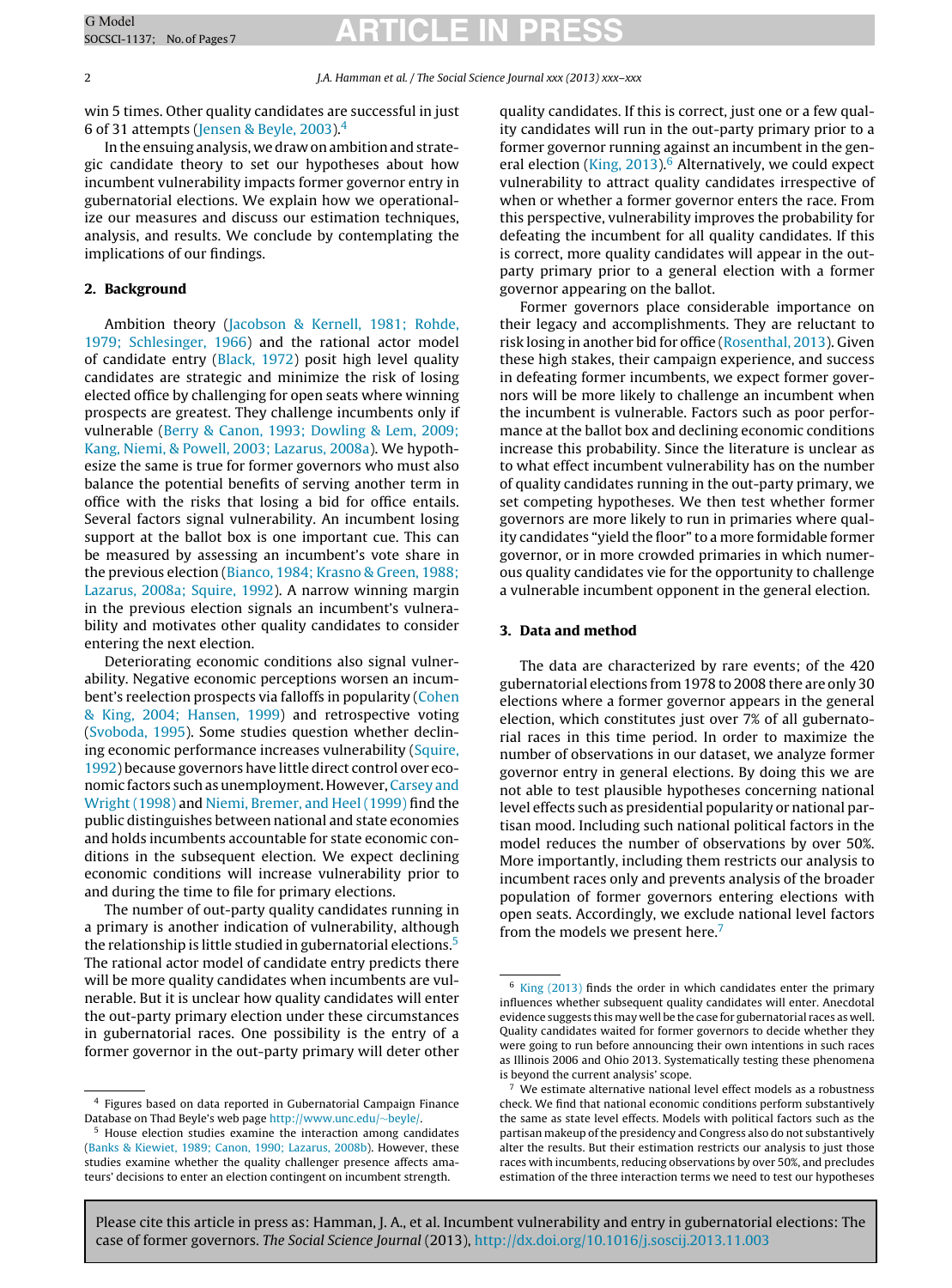We include control variables in the analysis that research finds affect entry. Most candidate entry studies analyzing entry in general elections assume that a similar potential-candidate pool exists for each governor's seat. However, we expect that as the number of eligible former governors increases, so does the probability that one of them will enter the election. For this possibility, we include a variable for the number of former governors who might plausibly run in each election. To determine whether a former governor is eligible, we consider former governors' age, party, term limit status, whether they are suspected or arraigned on corruption charges, and their current office (if any). Age determines whether many candidates are young enough to run again for governor. We determine the age of the oldest governor who has won office again, 74, and exclude those over that age. Term limited governors are not counted. Pool size does not include former governors holding a senate seat or high court position [\(Jacobson](#page-6-0) [&](#page-6-0) [Kernell,](#page-6-0) [1981;](#page-6-0) [Rohde,](#page-6-0) [1979;](#page-6-0) [Schlesinger,](#page-6-0) [1966\).](#page-6-0) Corruption, scandal, and incarceration rule out others. $8 \text{ In}$  incumbent races, the pool consists of the number of former governors eligible to run again from the party out of power. We exclude former governors from the incumbent's party in this instance. If there is no incumbent, former governors from the Republican and Democratic parties make up the pool.

We also include a control variable measuring campaign spending. Raising sufficient campaign funds indicates quality candidates are mounting a serious campaign [\(Abramowitz,](#page-6-0) [1991;](#page-6-0) [Squire,](#page-6-0) [1992\).](#page-6-0) Local and national conditions amplify fundraising ([Brown](#page-6-0) [&](#page-6-0) [Jacobson,](#page-6-0) [2008\)](#page-6-0) and affect high quality candidates' determination whether to enter an election ([Maestas](#page-6-0) [&](#page-6-0) [Rugeley,](#page-6-0) [2008\).](#page-6-0) We do not expect former governors will enter unless they raise comparable campaign funds. Funding comparable to that of other candidates in the race is necessary to seriously contest an election. We measure relative campaign resources as the absolute difference between Democratic and Republican spending for that election. We then divide the difference by the state population for that year in order to account for the difference in campaign spending per capita [\(Partin,](#page-6-0)  $2002$ ).<sup>9</sup> The closer, and thus more competitive, campaign spending per capita is, the smaller the value for our campaign spending variable [\(Jensen](#page-6-0) [&](#page-6-0) [Beyle,](#page-6-0) [2003\).](#page-6-0)<sup>10</sup>

Based on our theoretical expectations of incumbent vulnerability, we code the presence or absence of an incumbent, an incumbent's electoral support in the previous election, the number of other quality candidates in the primary, and economic conditions. Elections with an incumbent are coded one, otherwise they equal zero. The absolute difference between Democratic and Republican vote share in the previous election indicates support for an incumbent in the previous election.<sup>11</sup> Preliminary examination of the independent variable distributions shows the previous vote distribution data are heavily skewed and could bias results [\(Fig.](#page-3-0) 1). To compensate, the natural log of vote spread is used to estimate our model.<sup>12</sup>

We measure how many quality candidates are in the primary with a count variable based on [Squire's](#page-6-0) [\(1992\)](#page-6-0) quality candidate measure. In order to accommodate the variable's count nature, we code quality candidates as any candidate in the race who currently or previously holds statewide elected office. $13$  We indicate economic conditions with the change in unemployment beginning two years prior to the election when candidates must commit to running for office. A negative value indicates employment is improving and the governor is less vulnerable. A positive value indicates rising unemployment, which indicates the governor is more vulnerable.

Finally, our hypotheses require three interaction terms. To create these terms we multiply the relevant measures, the number of quality candidates, previous vote margin, and unemployment, by the incumbency variable. It is important to note the quality candidate variable is included in the overall model not because it is a part of a stand-alone hypothesis, but because interaction terms become biased if their constituent terms are not included in the model [\(Brambor,](#page-6-0) [Clark,](#page-6-0) [&](#page-6-0) [Golder,](#page-6-0) [2006\).](#page-6-0)

### **4. Results**

The logit model results are presented in [Table](#page-3-0) 1. The model performs well, explaining 82.4% of the variation. Overall, the results indicate former governors are strategic as to which races they enter. When an incumbent is

about incumbent vulnerability. The results are available from the author by request.

<sup>8</sup> This pertains to governors whose subordinates or associates have been formally charged with corruption, or there are personal corruption charges with indictment, trial, conviction, or unequivocal historical report of conviction.

<sup>&</sup>lt;sup>9</sup> Instead of state population, [Partin](#page-6-0) [\(2002\)](#page-6-0) uses the number of eligible voters as reported by the Statistical Abstract of the United States. However, these data are only published once every two years, which forces us to take averages from the year before and after the election for the five states which have off-year gubernatorial elections. Moreover, there is no data for 1984. As a precaution we estimate the model using [Partin's](#page-6-0) [\(2002\)](#page-6-0) measure and find it produces the same results as the model we present in this study using overall state population.

 $^{\rm 10}$  The information is obtained from the Gubernatorial Campaign Finance Database ([http://www.unc.edu/](http://www.unc.edu/~beyle/guber.html)∼beyle/guber.html).

<sup>&</sup>lt;sup>11</sup> In two instances, former governors ran against three or more serious candidates. In these races, we only consider the top two candidates by vote in the election. The former governor is a third party candidate in both races which were held in Alaska in 1978 and 1990. In these races we treat the former governor as a Republican since that is his original party. To determine whether this coding decision will adversely impact our results we rerun our analysis with those two races excluded. Our results are unchanged, and we accordingly keep the two Alaska elections in our dataset.

<sup>12</sup> We also estimate a model based on gubernatorial popularity. However, state level polls are rare and are conducted most frequently in larger states close to the election. Since former governors must commit to running for office as much as two years in advance, polls conducted just before or after the election is not useful for our purposes. Accordingly, there is a great deal of missing data which makes the results suspect. We contend our measure is the best alternative. These results are available from the author by request.

 $13$  In open seat races a count of quality candidates in the primary election is not meaningful since one party's primary field can be crowded with quality candidates whereas the other is relatively empty. Accordingly, we set how many quality candidates are in the primary to zero for open seat races.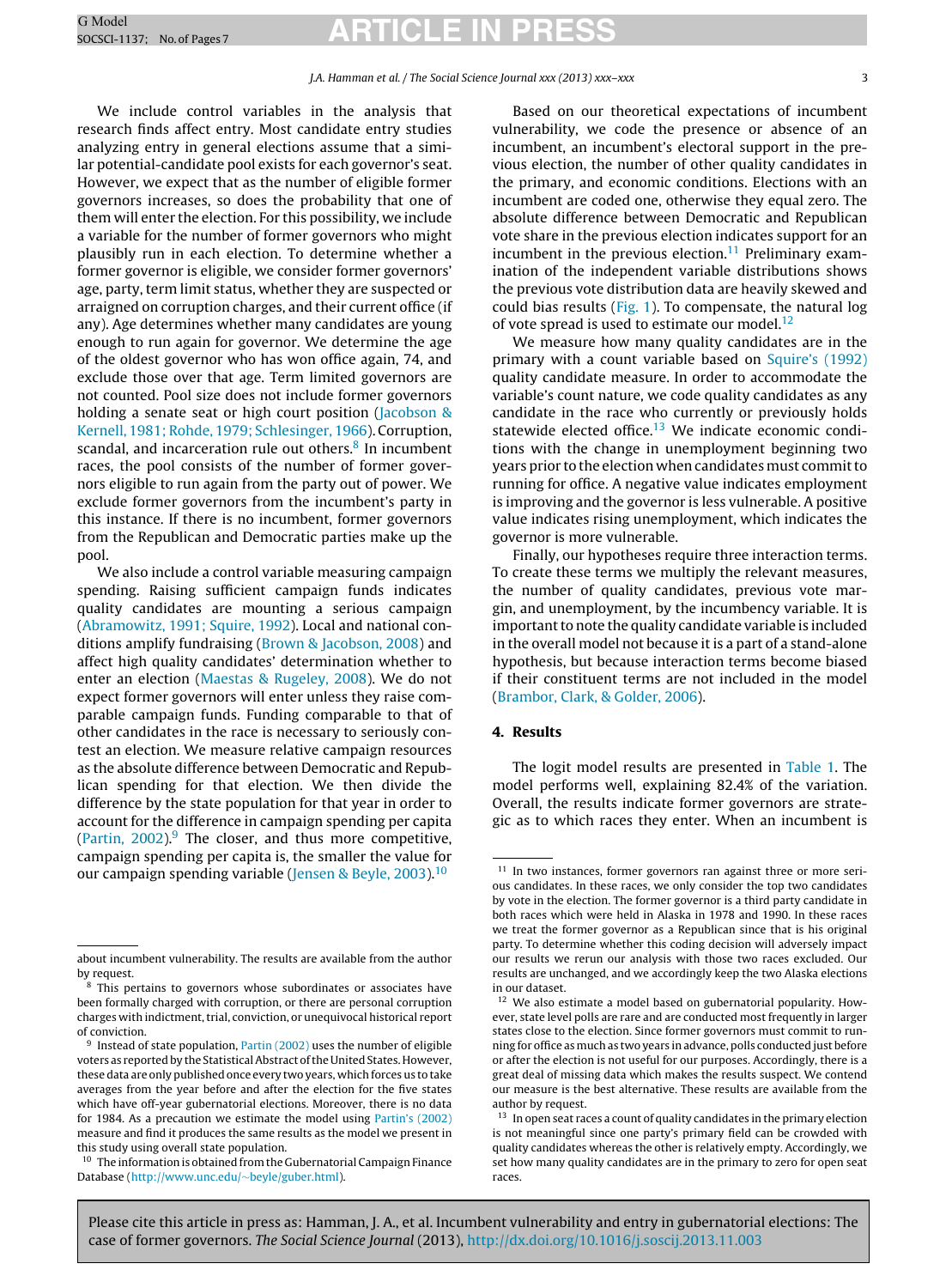<span id="page-3-0"></span>4 J.A. Hamman et al. / The Social Science Journal xxx (2013) xxx–xxx



**Fig. 1.** Distributions of the vote lag variable. Source: Gubernatorial Campaign Finance Database at: [http://www.unc.edu/](http://www.unc.edu/~beyle/guber.html)∼beyle/guber.html.

#### **Table 1**

The probability a comeback governor will run in the general election.

| Variable                                                                                                                                                                                                                                                                                      | Coefficient                                                                                                                                                                   | (Std. err.)                                                                                                |
|-----------------------------------------------------------------------------------------------------------------------------------------------------------------------------------------------------------------------------------------------------------------------------------------------|-------------------------------------------------------------------------------------------------------------------------------------------------------------------------------|------------------------------------------------------------------------------------------------------------|
| Campaign spending spread<br>Incumbent in race<br>Quality candidates<br>Vote spread in last election<br>Change in unemployment<br>Incumbent $\times$ quality candidates<br>Incumbent $\times$ vote spread<br>Incumbent $\times$ unemployment<br>Pool of eligible former governors<br>Intercept | $-0.008$<br>$-1.758$ <sup>*</sup><br>$2.261$ <sup>*</sup><br>$-0.403$ <sup>*</sup><br>0.326<br>$-1.468$<br>$-0.103$<br>0.698<br>$0.493$ <sup>*</sup><br>$-2.383$ <sup>*</sup> | (0.220)<br>(0.878)<br>(1.128)<br>(0.203)<br>(0.268)<br>(1.200)<br>(0.333)<br>(0.523)<br>(0.176)<br>(0.672) |
| $N = 419$<br>$AIC = 192.31$<br>$\chi^2 = -86.16$<br>Area under ROC curve = 0.824                                                                                                                                                                                                              |                                                                                                                                                                               |                                                                                                            |

Sources: Unemployment data are from the U.S. Bureau of Labor Statistics; elections and candidate quality data are from the Gubernatorial Campaign Finance Database at [http://www.unc.edu/](http://www.unc.edu/~beyle/guber.html)∼beyle/guber.html and volumes of the Almanac of American Politics from 1980 to 2010. Note:

 $p \le 0.05$ , two-tailed tests.

present the odds ratio of a former governor appearing on the ballot decreases by 0.828. Likewise, a one unit increase in the vote spread in the last election decreases the odds of a former governor appearing on the ballot by 0.312, which demonstrates former governors are strategic in the races which they enter. We also find the odds ratio of a former governor appearing on the ballot increases with the number of quality candidates in the primary and when the field of quality candidates in the primary is stronger.

While our interaction term coefficients seem statistically insignificant, it is important to note interaction terms cannot be evaluated by significance levels like an additive, conventional coefficient. The traditional adage about interpreting all coefficients while holding all other values at their means does not hold here [\(Ai](#page-6-0) [&](#page-6-0) [Norton,](#page-6-0) [2003;](#page-6-0) [Berry,](#page-6-0) [DeMeritt,](#page-6-0) [&](#page-6-0) [Esarey,](#page-6-0) [2010;](#page-6-0) [Brambor](#page-6-0) et [al.,](#page-6-0) [2006\).](#page-6-0) Instead, as [Brambor](#page-6-0) et [al.](#page-6-0) [\(2006\)](#page-6-0) demonstrate, the full range of values of the constituent terms of interaction terms are best examined via graphical display. This method allows us to assess statistical significance as values of both X and Z vary

with each other. Within the context of the interaction plot we cannot draw upon the mean values for the interaction coefficient reported within the table to assess significance. In this case, we are not holding all other variables constant; rather we are allowing two variables, X and Z, to vary while everything else is held constant. To illustrate this point, consider we must evaluate the interaction between quality candidates  $(X)$  and incumbency  $(Z)$  when there are three quality candidates in the primary and evaluate the same term when there are no quality candidates; it is possible the interaction will be significant when there are no quality candidates, but not at three.

Interaction terms are evaluated in regard to the marginal effect of X on Y at a given value of Z, where XZ is the interaction term. A marginal effect is the independent variable's effect on the dependent variable in incremental levels, such as the number of quality candidates going from zero to one to two, and so on.<sup>14</sup> Researchers graph the interaction term with the X axis denoting the marginal effect of X on Y. The Y axis displays the variable, which conditions the effect. The effect is plotted, along with 95% confidence intervals. Should the confidence interval include  $y = 0$ , there is no statistically significant marginal effect for incumbency at that particular value plotted on the X axis. As long as the confidence intervals do not include the origin, the effect is significant at that particular level of the conditioning variable [\(Brambor](#page-6-0) et [al.,](#page-6-0) [2006\).](#page-6-0) For our interaction terms we plot the marginal effect of the presence of an incumbent in the race conditioned by the unemployment rate, the vote spread in the last gubernatorial election, and the number of quality candidates in the primary. By evaluating the point estimates and the associated confidence intervals, we are able to assess under which conditions the interaction term is significant.

[Fig.](#page-4-0) 2 displays the interaction of incumbency and vote spread in the previous gubernatorial election. It shows that at no level of vote spread does incumbency condition a

<sup>&</sup>lt;sup>14</sup> Marginal effects are partial derivatives. They cannot be substantively interpreted in the same way as a traditional regression coefficient ([Berry](#page-6-0) et [al.,](#page-6-0) [2010\).](#page-6-0)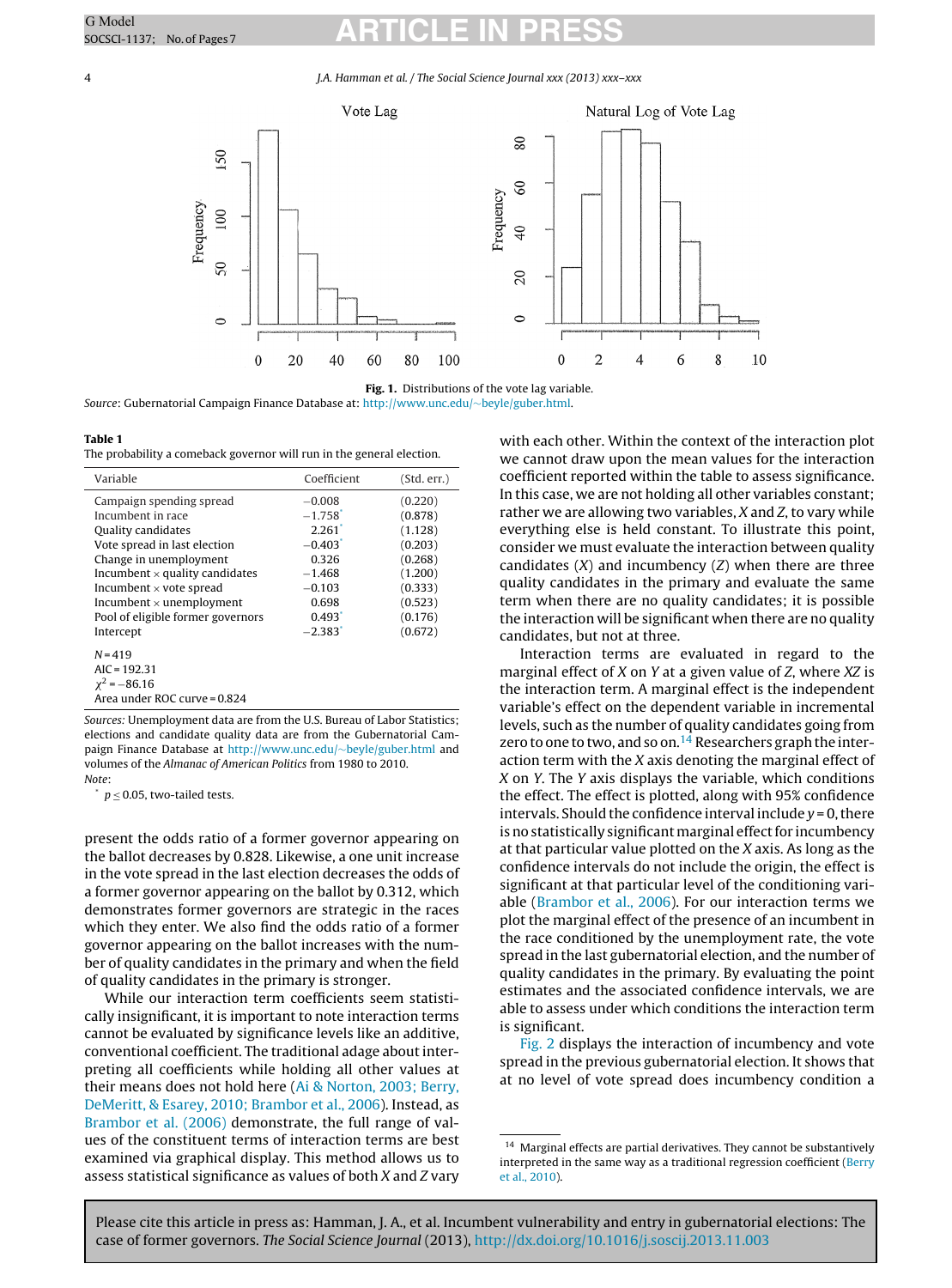J.A. Hamman et al. / The Social Science Journal xxx (2013) xxx–xxx 5

<span id="page-4-0"></span>

**Fig. 2.** Interaction of lagged vote spread and incumbency. Source: Gubernatorial Campaign Finance Database at: [http://www.unc.edu/](http://www.unc.edu/~beyle/guber.html)∼beyle/guber.html.



**Fig. 3.** The interaction of unemployment change and incumbency with 90 and 95% confidence intervals. Source: Unemployment data are from the U.S. Bureau of Labor Statistics.

former governor's decision to run for office. A close call does not motivate former governors to challenge an incumbent in the next election.

Fig. 3 displays the interaction between incumbency and unemployment. Negative values on the X axis represent decreasing unemployment and positive values represent increasing unemployment. When unemployment decreases, incumbency does not have a statistically significant impact on whether or not a former governor appears on the ballot. However, when unemployment increases by up to 1.5%, the marginal incumbency's effect on a former governor appearing on the ballot is significant. Curiously, this effect disappears when the economy declines more than 1.5%. However, it is important to note zero is just inside the confidence interval beyond 1.5%. If we graph the figure with a 90% confidence interval, displayed in Fig. 3, incumbency's marginal effect has a positive and significant impact on a former governor appearing on the ballot at all positive values. This suggests former governors strategically evaluate economic conditions when deciding whether to run against an incumbent.

[Fig.](#page-5-0) 4 presents the interaction between incumbency and the number of quality candidates in the primary. Incumbency has a significant impact on a former governor appearing on the ballot when there are no other quality candidates in the primary. However, once there is more than one other quality candidate on the ballot, incumbency no longer has a significant marginal effect on a former governor appearing on the general election ballot. This is consistent with our expectation of how quality candidates position themselves a primary challenge to a weak incumbent. Overall, our findings are consistent with past research that finds that vulnerable incumbents attract higher quality candidates and that former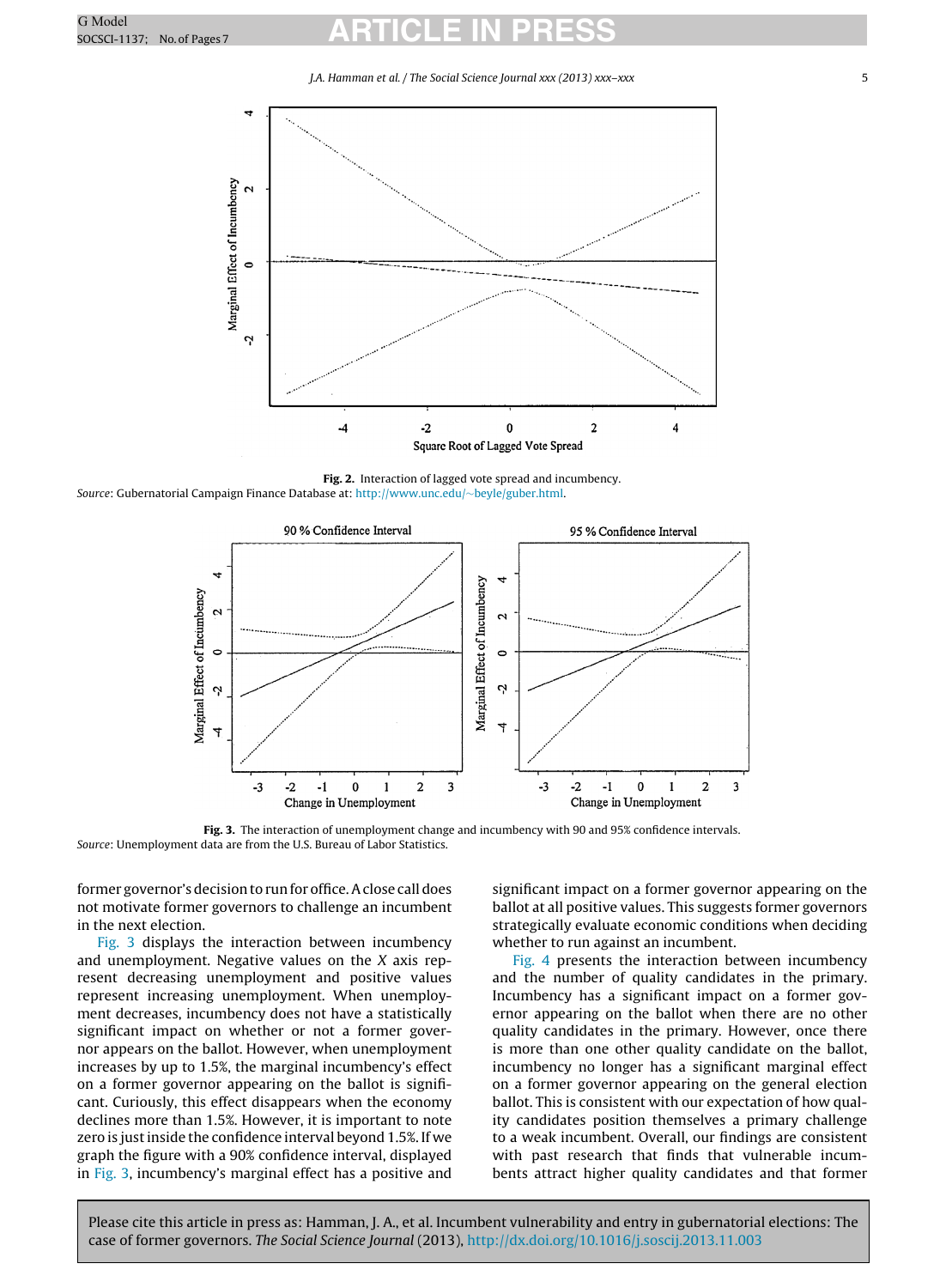### <span id="page-5-0"></span>6 J.A. Hamman et al. / The Social Science Journal xxx (2013) xxx–xxx



**Fig. 4.** Interaction of number of quality candidate and incumbency. Source: Gubernatorial Campaign Finance Database at: [http://www.unc.edu/](http://www.unc.edu/~beyle/guber.html)∼beyle/guber.html and volumes of the Almanac of American Politics from 1980 to 2010.

governors act strategically when entering a race with an incumbent.

### **5. Conclusion**

Our results comport with studies finding vulnerability is important for explaining quality candidate entry in state elections ([Carson,](#page-6-0) [2005;](#page-6-0) [Lazarus,](#page-6-0) [2008a;](#page-6-0) [Lublin,](#page-6-0) [1994;](#page-6-0) [Stewart,](#page-6-0) [1989\)](#page-6-0) and are consistent with progressive ambition theory and the rational actor model of candidate entry predictions.In all elections there is some chance, albeit very small, that a former governor will stand for election. However, vulnerability is important for understanding when former governors will enter in a race with an incumbent. The results show former governors challenge vulnerable incumbents when state economies falter or when other quality candidates do not enter the primary. These results speak to the utility of declining economic conditions as an incumbent vulnerability indicator and the strategic entry of former governors when they feel the primary will be relatively easy in state level elections.

The fact that the number of quality candidates in the out-party primary interacts with incumbent elections is particularly interesting. Former governors are more likely to appear in elections with incumbents when there are no other quality candidates in the out-party primary. In the relatively few races former governors enter, other quality candidates are scarce. This makes sense if the field of candidates considering a run for governor against an incumbent defer to the strongest candidates. [King](#page-6-0) [\(2013\)](#page-6-0) finds entry order in out-party primaries for U.S. Senate races affects the number of quality candidates appearing on the ballot. It seems plausible that in the case of former governors other quality candidates wait to enter until it is clear the former governor is not going to run. When the former governor does run, the other quality candidates are less likely to enter. While our research design does not allow us to test this directly, anecdotal evidence suggests this may well be the case. For instance, former California Governor

Jerry Brown shows interest in coming back as early as 2008 and forms an exploratory committee in 2010. Brown runs against six amateur candidates winning with over 80% of the primary vote. Alternatively, after months of media speculation, former Illinois Governor Jim Edgar decides in late September 2005 he is not running again for governor in 2006 against popular incumbent Rod Blagovich. Just over a month later Illinois Treasurer Judy Baar Topinka announces she is not seeking reelection as treasurer in order to run for governor. State Senator Bill Brady also enters the primary.

By focusing our incumbent vulnerability test on former governors, we find support for this theory at the state level. Indeed, former governors are unquestionably more effective in defeating incumbents and our findings show it is because they are strategic in assessing vulnerability. We are then left to ponder the extent to which mixed results in other state level election studies may stem, in part, from treating quality candidates similarly rather than allowing for the possibility that strategic circumstances can vary for different candidate quality types. It may be the case that time and energy invested in establishing their legacy and record sets former governors apart from the other quality candidates [\(Rosenthal,](#page-6-0) [2013\).](#page-6-0) The impact of losing on former governors' sense of accomplishment and legacy rivals, if not exceeds, the cost incurred by other quality candidates. So, it is also not surprising most governors do not run again. Many may be content with their accomplishments or simply lack favorable enough circumstances to consider another bid for office. Regardless of the motives, the risks are high. Win or lose, running again likely has a substantial impact on legacy, and this causes former governors to be very sensitive to factors affecting their comeback chances.

Our findings have other interesting implications. Unlike previous studies, the current analysis measures how many former governors are available to run again. When more governors are available to run, the probability of one of them actually entering the election increases. Perhaps future analysis might expand on this finding and directly